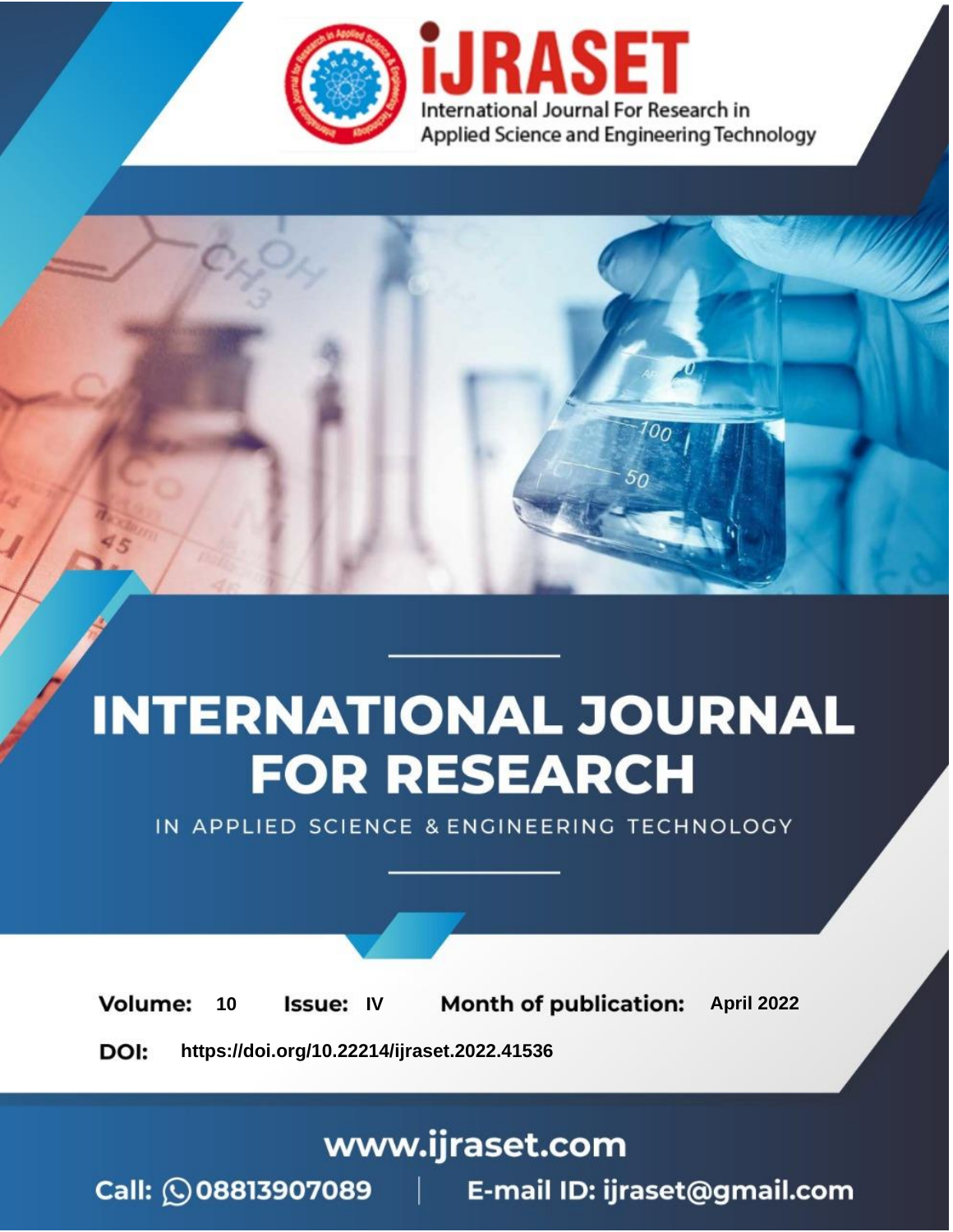### **Facial Emotion Recognition usingConvolutional Neural Networks**

Arvind R<sup>1</sup>, Dhanush Gowda S P<sup>2</sup>, Bhaskar Prajapati<sup>3</sup>, Ikram Nawaz Khan<sup>4</sup>, Prof. Swaathie V<sup>5</sup> *1, 2, 3, 4Student, Dept of CSE HKBKCE, Bangalore, India <sup>5</sup>Associate Prof. Dept of CSE HKBKCE, Bangalore, India*

*Abstract: Humans use their facial expressions to communicate their emotions, which is a strong tool in communication. Facial expression identification is one of the most difficult and powerful challenges in social communication, as facial expressions are crucial in nonverbal communication. Facial Expression Recognition (FER) is just an important study topic in Artificial Intelligence, with numerous recent experiments employing Convolutional Neural Networks (CNNs).*

*The emotions that have grown in the face image have a significant impact on judgments and debates on a variety of topics. Surprise, fear, disgust, anger, happiness, and sorrow are the six basic categories in which a person's emotional states can be categorized according to psychological theory.*

*The automated identification of these emotions from facial photos can be useful in human-computer interaction and a variety of other situations. Deep neural networks, in particular, are capable of learning complicated characteristics and classifying the derived patterns. A deep learning-based framework for human emotion recognition is offered in this system. The proposed framework extracts feature with Gabor filters before classifying them with a Convolutional Neural Network (CNN). The suggested technique improves both the speed of CNN training and the recognition accuracy, according to the results of the experiments.*

*Keywords: convolutional neural network (CNN), Gabor filter*

#### **I. INTRODUCTION**

Electronica photogram (EEG), electrocardiogram (ECG), and other physiological signals. A picture, often known as a test image, serves as the input data. Consider a picture with such a lot of people in it. These distinct faces that are responsible for vision are retrieved by surrounding each person with a box in tracking. These extracted faces feature a variety of alignments, such as a 45 degree angle left or right or inclined. As a result, Face Alignment is required. Aligned faces are the faces that have been acquired. It is possible to extract a variety of characteristics. The eyes, nose, and lips, for example, are depicted in the advertisement. These features are referred to as Feature Vectors when they are retrieved using Feature Extraction. A Feature vector has been added to the test picture, which can now be matched to the database. The whole model is trained using the database shown in Fig. 1. The characteristics and faces have already been extracted. As a result, the characteristics are compared and examined.

Emotions play a significant influence in our daily lives. Emotional and facial expressions are used to establish communication between individuals. There is a lot of attention these days to enhance the human-computer connection.

Surprise, fear, disgust, anger, pleasure, and sadness are the six types of human moods, according to psychological theory. This group of emotions can be portrayed by a person adjusting his or her facial muscles. Deep neural networks had also lately demonstrated their ability to model complex patterns. This system describes a deep learning-based method for human emotion identification. The suggested method uses Gabor filters for feature extraction, followed by a Convolutional neural network for the greatest accuracy.

Emotions play a significant influence in our daily lives. Emotional and facial expressions are used to establish communication between individuals. There is a lot of attention these days to enhance the human-computer connection.

When confronted with an external stimulus, the human neurological system develops a matching subjective attitude and communicates emotions through a variety of channels, including the face, voice, speech, stride, and body language.

#### **II. LITERATURE SURVEY.**

When Charles Darwin wrote "The Expression of Emotion in Man and Animals," he realized the value of Emotion Recognition [8]. The study of emotional states was heavily influenced by this work.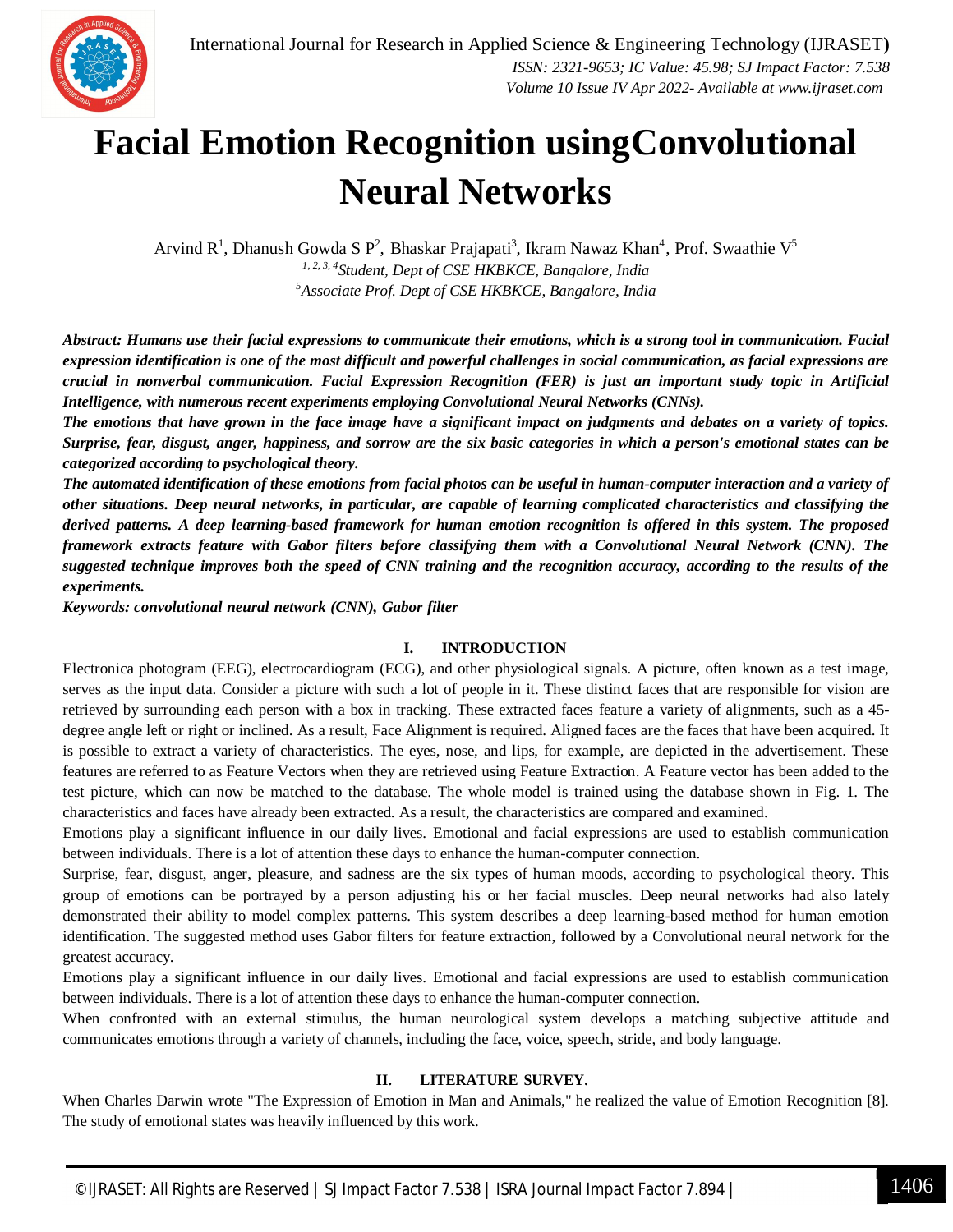

#### International Journal for Research in Applied Science & Engineering Technology (IJRASET**)**

 *ISSN: 2321-9653; IC Value: 45.98; SJ Impact Factor: 7.538 Volume 10 Issue IV Apr 2022- Available at www.ijraset.com*

Reaction Recognition has grown in prominence as a result of its varied uses, such as the ability to detect a sleepy driver by means of emotion appreciation algorithms [9]. Multimodal approaches were employed by Corneanu et al., Matusugu et al., and Viola et al. [8,10,11] to offer the major classification for emotion recognition. They mostly spoke about how to recognize emotions and what techniques to use. The options covered included facial localization utilizing detection and segmentation algorithms such as Convolutional Neural Networks (CNN) and Support Vector Machine (SVM). Laterally by means of all of these strategies, Corneanu et al. focused on the classification of reaction identification by taking into account two main components: parametrization and facial expression recognition. In his study, parametrization was used to link the emotions identified, while facial expression recognition was performed using algorithms like Jones and Viola. This training correspondingly tries out some additional techniques such as CNN [12] as well as SVM [13], and it finishes by demonstrating that CNN outperforms Viola and Jones techniques in terms of accuracy. The first face ER model was created by Matusugu et al. [10]. The developed system was described as "sturdy" and "subject-independent." To find local changes between neutral and expressive faces, they used a CNN model. Despite two CNN models that were comparable to Fasel's model [14], a unique structure CNN was utilized to explore. Fasel's model featured two separate CNNs, One is for facial expression recognition, while the other is for determining the identity of a person's face. In addition, a Multi-Layer Perceptron (MLP) had been used to incorporate them together. The research was carried out using a variety of photos and yielded a 97.6% accuracy rate for 5600 still photographs of ten people. Tanaya et al. used a Curvelet-based feature selection method. They took use of Curvelet's illustration of interruptions in 2D functions. Being part of their duties, they converted the pictures to grayscale. These photos were again exploited to 256 resolutions, 16 resolutions, and finally 8 and 4 resolutions. Further in his work, he employed a curvelet to train the procedure. The reason for taking this route was that if a person's face was not recognized in the image file at first, bigger curves, which are available at lower bit resolutions, would be used to identify the human image. Meanwhile, on diverse datasets, the one-Against-All (OAA) Support Vector Machine methodology was used to compare the results of wavelet and curvelet-based approaches, with the curvelet method being superior to the wavelet method.

#### **III. PROPOSED SYSTEM**

Humans have emotions; based on those emotions we can predict whether they are surprised, scared, disgusted, furious, happy, hurt, or sad. Basically, this Facial Emotion Recognition is useful for companies to recognize the various moods of the employees. This can help in finding out their stress levels andpressure handling. Hence sometimes the employees end up in a critical situation. To address these issues, a deep learning-based approach for human emotion identification was recently created. Usingthis we can predict whether the employees are in pain or not.It will be reported to the concerned authorities quickly and avoid a critical situation.



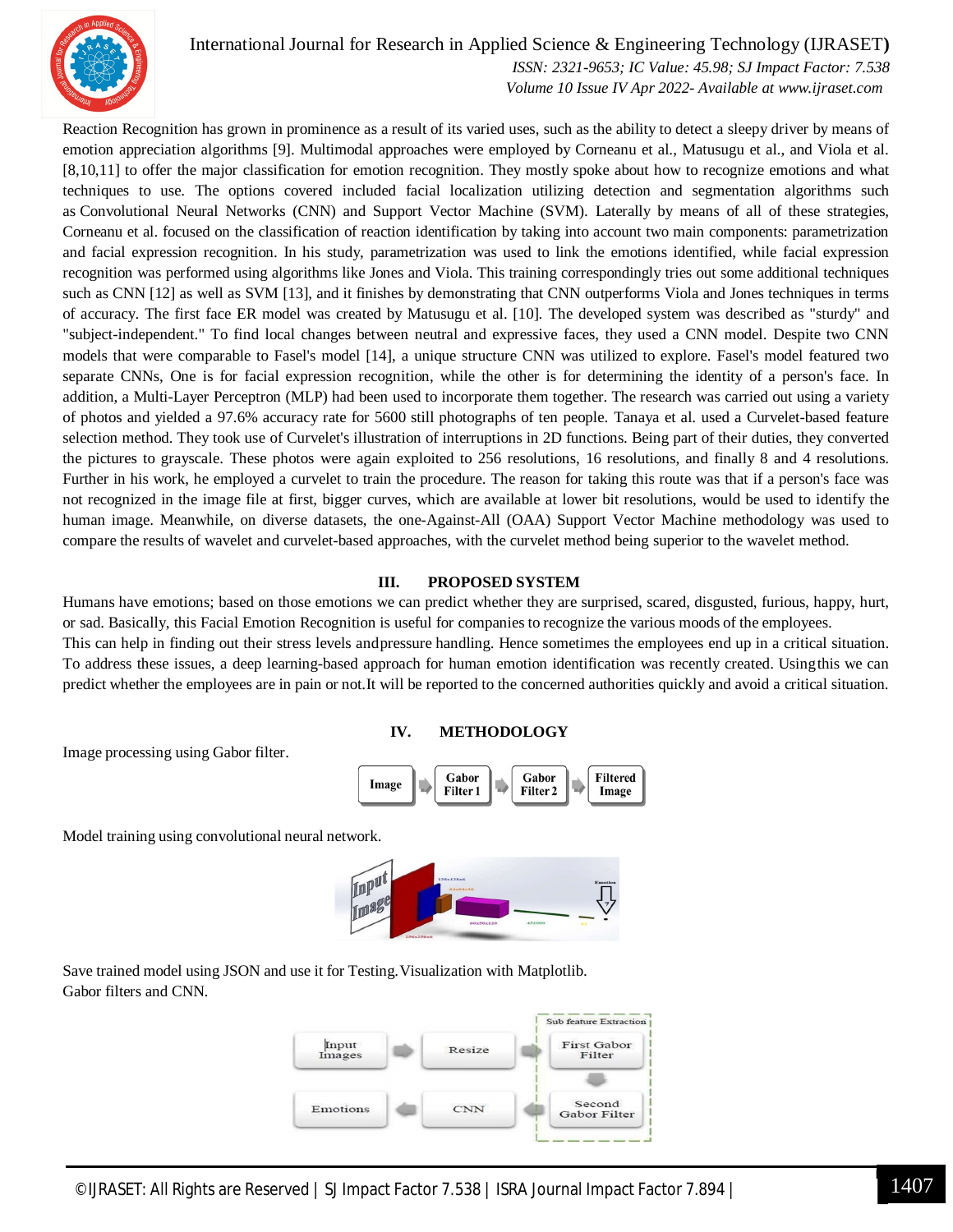

International Journal for Research in Applied Science & Engineering Technology (IJRASET**)**

 *ISSN: 2321-9653; IC Value: 45.98; SJ Impact Factor: 7.538 Volume 10 Issue IV Apr 2022- Available at www.ijraset.com*

#### **V. ACKNOWLEDGMENT**

I would like to thank various people, as well as HKBK College of Engineering, for their help and support during my graduate education. Predominantly, I want to express my gratitude to Prof Swaathie V for her enthusiasm, patience, interesting and thoughtful observations, practical assistance, and ideas, all of which have considerably assisted me during my studies. Because of her wide knowledge, deep competence, and professional abilities in Quality Control, I was able to successfully complete my research. This endeavor might not have been feasible without her assistance and instruction, and I couldn't have requested a finer study guide. I'd also like to express my gratitude to Visvesvaraya Technological University for admitting me to the degree program. In addition, I believe this is due to appreciation for the whole staff at my college.

#### **VI. CONCLUSIONS**

The accuracy of all the multiple techniques may be determined from the results. Face detection accuracy is best in LDA (96.25%) and lowest in CNN (93%). As a result, the accuracy of the image processing technique may be improved by combining several techniques. This is the foundational study for future research into improving the performance of face unlock devices, applying machine learning to higher safety systems, and boosting the algorithms' tolerance capacity. In a variety of non-standard datasets, the same findings should be obtained. This study examines and analyses the definition of emotion as well as the state-of-the-art in unimodal reaction recognition in dynamic data, together with facial expression recognition, voice emotional recognition, and textual emotional recognition. In addition, this paper summarizescorresponding benchmark datasets, metrics, and performances for clearly comprehending the development trend of research on the issue of emotion recognition. Ultimately, we present the latent research challenge andfuture direction to enrich the research in this field

#### **REFERENCES**

- [1] Shukla, S. Petridis, and M. Pantic, "Does visual self-supervision improve learning of speech representations for emotion recognition," IEEE Transactions on Affective Computing, pp. 1–1, 2021.
- [2] J. Han, Z. Zhang, Z. Ren, and B. W. Schuller, "Emobed:Strengthenin monomodal emotion recognition via training with crossmodal emotion embeddings," IEEE Transactions on Affective Computing, 2019
- [3] S. Latif, R. Rana, S. Khalifa, R. Jurdak, J. Epps, and B. W. Schuller,"Multi-task semi-supervised adversarial auto encoding for speech emotion recognition," IEEE Transac tions on Affective Computing, 2020.
- [4] W. Shen, J. Chen, X. Quan, and Z. Xie, "Dialogxl: All-in-one xlnet for multi-party conversation emotion recogni tation," in Thirty-Fifth AAAI Conference on Artificial Intelligence, AAAI 2021, Virtual Event, February 2-9, 2021, 2021, pp. 13 789–13 797 .L. Zheng, A. Bl, and C. Jtab, "Decn: Dialogical emotion correction network for conversational emotion recognition," Neurocomputing,
- [5] R. Plutchik, "The nature of emotions: Human emotions have deep evolutionary roots," 2001.
- [6] J. A. Russell, "A circumplex model of affect," Journal ofPersonality and Social Psychology, vol. 39, no. 6, pp. 1161– 1178, 1980.
- [7] A. Mehrabian, "Pleasure-arousal-dominance: A general framework for describing and measuring the individuals differences in temperament, " Current Psychology, vol. 14, no. 4, pp. 261–292, 1996.
- [8] P. Viola and M. Jones, "Rapid object detection using a boosted cascade of simple features," in Proceedings of the 2001 IEEE Computer Society Conference on Computer Vision and Pattern Recognition. CVPR 2001, vol. 1, 2001, pp. I–I.
- [9] X. Zhu and D. Ramanan, "Face detection, pose esti mation, and landmark localization in the wild," in Computer Vision and Pattern Recognition (CVPR), 2012 IEEE Conference on, 2012.
- [10] D. Deng, Y. Zhou, J. Pi, and B. E. Shi, "Multimodal utterance-level affect analysis using visual, audio and text features," 2018.
- [11] Z. Zheng, C. Cao, X. Chen, and G. Xu, "Multimodal emotion recognition for one-minute-gradual emotion challenge," 2018.
- [12] A. Triantafyllopoulos, H. Sagha, F. Eyben, and B. Schuller, "audeering's approach to the one-minute-gradual emotion challenge," 2018.
- [13] O. M. Parkhi, A. Vedaldi, and A. Zisserman, "Deep facerecognition," in British Machine Vision Conference, 2015.
- [14] J. Chung, C. Gulcehre, K. H. Cho, and Y. Bengio, "Empirical evaluation of gated recurrent neural networks on sequence modeling," Eprint Arxiv, 2014.
- [15] S. Zhang, X. Zhao, and Q. Tian, "Spontaneous speech emotion recognition using multiscale deep convolutional lstm," IEEE Transactions on Affective Computing, pp. 1–1, 2019.
- [16] Mustaqeem and S. Kwon, "Att-net: Enhanced emotion recognition system using lightweight self-attention module,"Applied Soft Computing, vol. 102, no. 4, 2021.
- [17] R. Chatterjee, S. Mazumdar, R. S. Sherratt, R. Halder, T.Maitra, and D. Giri, "Real-time speech emotion analysis for smart home assistants," IEEE Transactions on ConsumerElectronics, vol. 67, no. 1, pp. 68–76, 2021.
- [18] A. Sl, B. Xx, B. Wf, C. Bc, and B. Pf, "Spatiotemporal and frequentialcascaded attention networks for speech emotion recognition," Neurocomputing,2021.
- [19] S. Khorram, M. McInnis, and E. Mower Provost, "Jointly aligning igoand predicting continuous emotion annotations," IEEE Transactions on Affective Computing, 201
- [20] N. R. Deepak and S. Balaji, "Performance analysis of MIMO-based transmission techniques for image quality in 4G wireless network," 2015 IEEE International Conference on Computational Intelligence and Computing Research (ICCIC), 2015, pp. 1-5, doi: 10.1109/ICCIC.2015.7435774.
- [21] Deepak NR, Thanuja N, Smart City for Future: Design of Data Acquisition Method using Threshold Concept Technique, International Journal of Engineering and Advanced Technology (IJEAT) ISSN: 2249-8958 (Online), Volume-11 Issue-1, October 202.